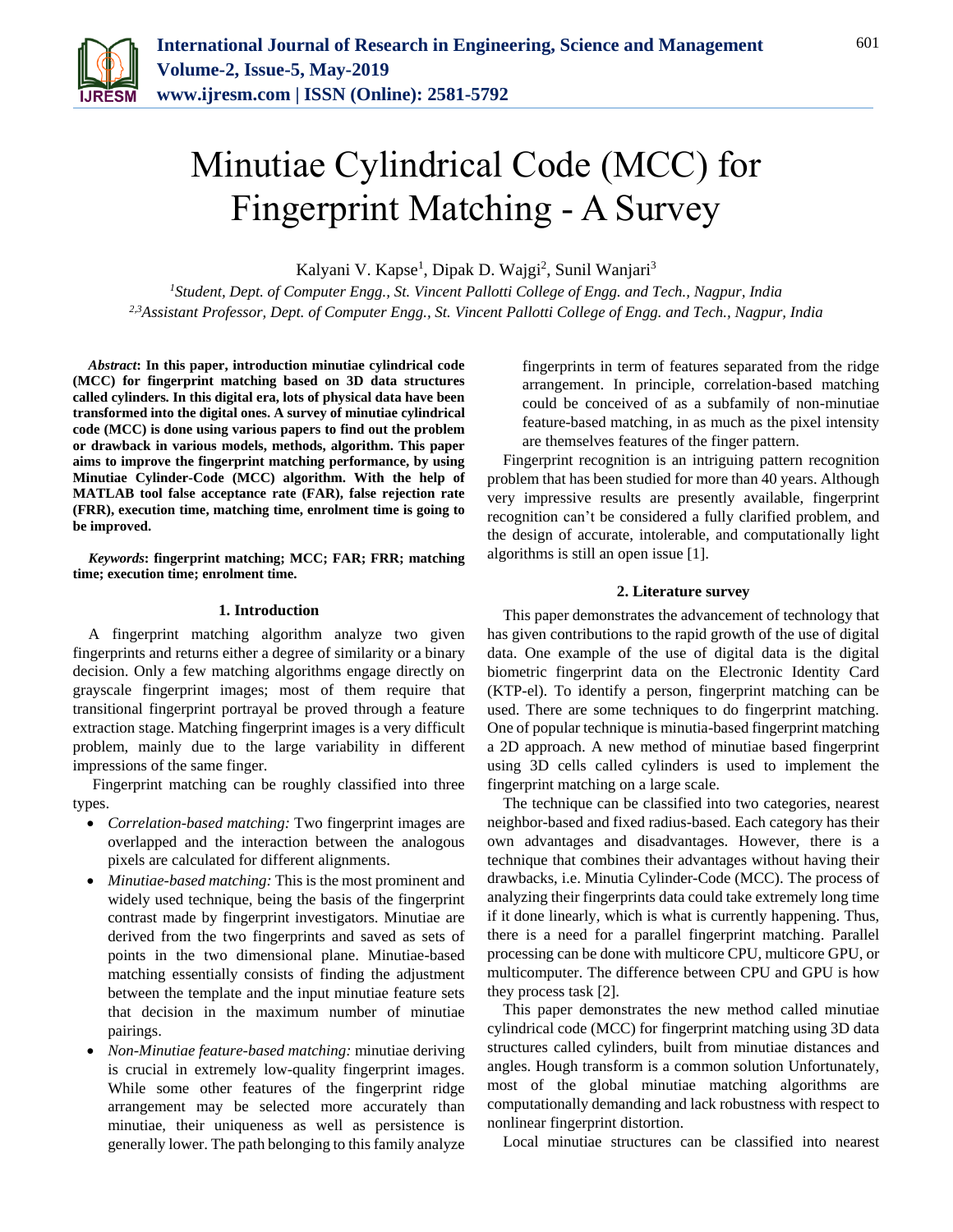

neighbor-based and fixed radius-based. Matching fingerprints based only on local minutiae arrangements relaxes global spatial relationships, which are highly distinctive, and therefore reduces the amount of information available for discriminating fingerprints. However, the profit of both local and global matching can be sustain by completing hybrid strategies that perform a local structure matching followed by a consolidation stage.

The main improvement of the new method, called Minutia Cylinder-Code, are:

- 1. MCC is a fixed-radius approach and therefore it tolerates missing and spurious minutiae better than nearest neighbor-based approaches.
- 2. Unlike traditional fixed-radius techniques, MCC relies on a fixed-length invariant coding for each minutia and this makes the computation of local structure similarities very simple.
- 3. Border problems are gracefully managed without extra burden in the coding and matching stages.
- 4. Local distortion and small feature extraction errors are tolerated thanks to the adoption of smoothed functions (i.e., error tolerant) in the coding stage.
- 5. MCC effectively deals with noisy fingerprint regions where minutiae extraction algorithms tend to place numerous false minutiae; this is made possible by the saturation effect produced by a limiting function.
- 6. The bit-oriented coding (one of the possible implementations of MCC) makes cylinder matching highly simple and fast, reducing it to an arrangement of bit-wise operations (e.g., AND, XOR) that can be efficiently implemented even on very simple CPUs [3].

In this paper highlights on the quality of fingerprint pictures is the key to fingerprint identification, but in actual practice, the pictures we obtained often have all kinds of noise such as scars, perspiration, and stains, as well as some noise caused by uniform contact with fingerprint collecting devices. Based on work of forebear, a proposed a fingerprint identification pretreatment algorithm in MATLAB. Based on MATLAB, it provides an algorithm for implementation, and an improved method. The results of each fingerprint picture processing module, includes image segmentation which could be removed, by obtaining a fingerprint image from a framework area. Filtering image, removing blur, and binarization processing which make the fingerprint image fair, to eliminate unnecessary noise and are helpful to further identification. To thin the image, we first, adopt the quick thinning algorithm to handle the preliminary thinning other languages, including C, C++, C#, JAVA, Fortan, and Python. The data doesn't have to be in structured form or uniform because each instance of data is taken care by separate process on a different node.

The streakline after thinning has a certain width, and secondly, the advanced one-pass thinning algorithm (OPTA) is adopted for use the fingerprint image that after preliminary thinning; this makes all areas, except the bifurcation point,

remain a single-pixel wide, correcting the streakline that has

been thinned by advanced OPTA. Then we get a clear fingerprint picture, extract the fingerprint feature point (spurious minutiae) from this picture; this feature point contains a lot of false features that take most of time and influences the matching exactness. The authors approve removing the false features by edge and distance, removing the false feature points by generally a third, and then next extract reliable information of the feature points and store in the book building template. When matching a print, get exact fingerprint image using the same method, and build a contrast template; at last, we compare the contrast template with book building template and then get ideal results. Based on MATLAB, with this method we are unable to do the simulation step-by step with the fingerprint identification pre-treatment algorithm, but also see the result of image processing algorithm intuitively, which cooperates with the algorithm research effectively. Results shows that, which are based on the MATLAB, the processing result is more ideal, and this method is not only simple and quick, but also has a high precision, and satisfy the identification applicability [4].

This paper describes a well-known fingerprint matching algorithm that uses an orientation-based minutia descriptor. It introduced a set of advancements to the algorithm that increase the accuracy and speed, using the same features. The most important advancement is in the global minutiae matching method, is to reduce the number of local matching minutiae and using multiple minutiae pairs for fingerprint positioning. Fingerprint recognition has become one of the most active research areas nowadays. It plays an important role in forensic applications, but its increasing popularity is perhaps due to its integration into civilian systems. A key point in most of its applications is the fingerprint matching algorithm. Most of the authors distinguish two types of fingerprint matching algorithms: correlation-based matching and minutiae-based matching. As it is seen in the Fingerprint Verification Competitions (FVC), the minutia-based matching is the most popular approach. This approach essentially consists on finding the maximum number of matching minutiae pairs given two fingerprints represented by their minutiae.

It introduces a novel fingerprint template protection scheme, evaluates its accuracy and security according to well-defined criteria [Si12], and tests its robustness against various types of attack. the new method markedly outperforms most of the stateof-the-art techniques and is robust against different attack scenarios. P-MCC representation guarantees irreversibility and accuracy but not diversity and unlink ability [Si12]. In some preliminary studies a random

projection transform [TY07] was combined to the P-MCC representation to fulfill diversity and unlink ability requirements: although such solution showed better results in

terms of accuracy, but it was not robust enough against token-stolen attacks. The two-factor method proposed in this work (called 2P-MCC) is simple but proved to allow a good trade-off between accuracy and security [5].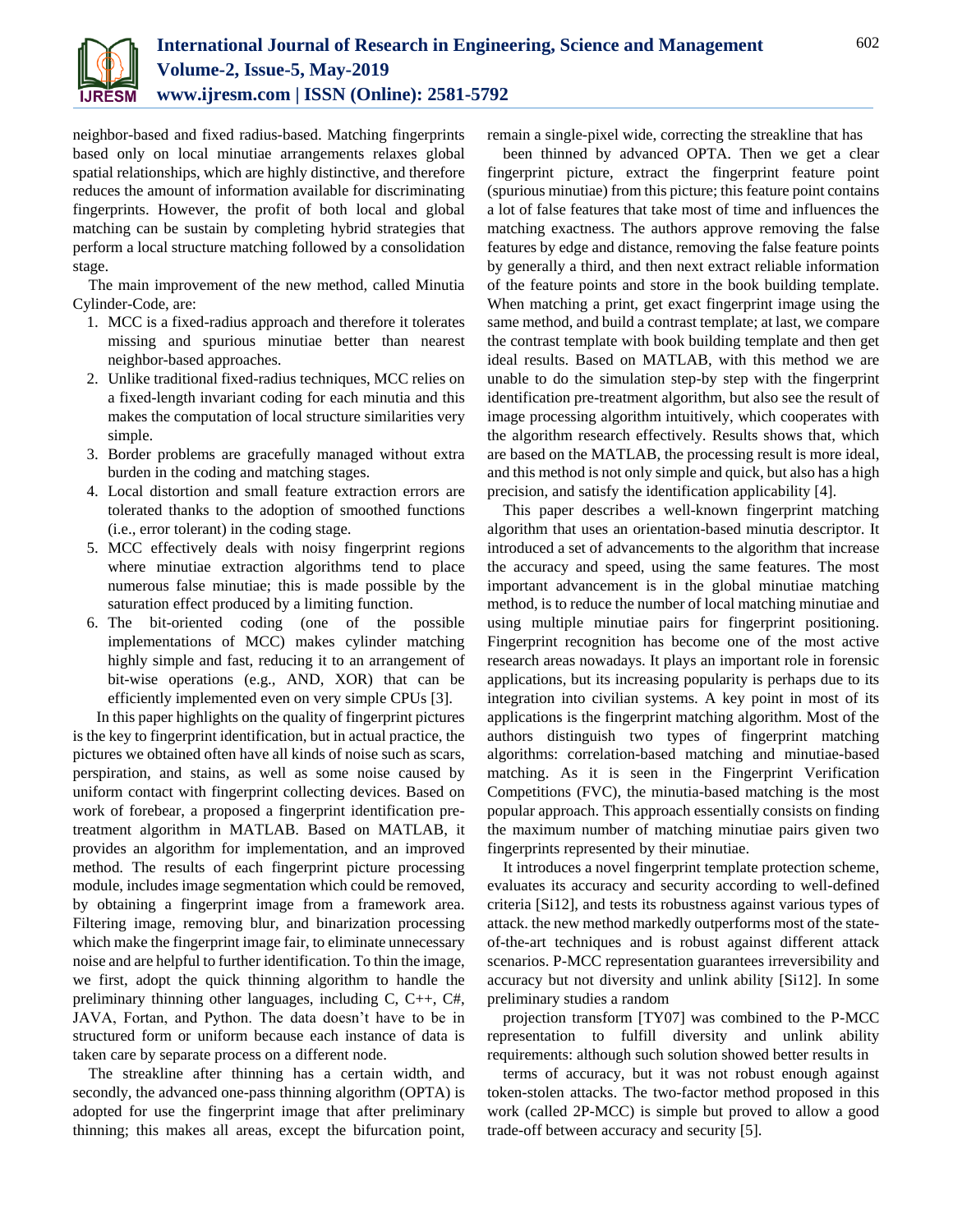

In this paper it has been studied that, template protection techniques have gained interest in the biometric system, due to the worldwide diffusion of new biometric applications and the consequent growing of security issues. The development of effective techniques to protect fingerprint templates is a very big challenge for the researchers.

In general, template protection methods are designed to assure: i) the infeasibility to reconstruct the original pattern from the protected template (non reversibility), ii) the probability to create different protected templates starting from the same unprotected pattern (diversity), iii) the preservation of the recognition accuracy when the matching is carried out on protected templates (accuracy), and iv) the possibility to revoke a a settle dispute and reissue a new one based on the same biometric data (revocability).

Fingerprint template protection in not fully solved problem, since enforcing non reversibility tends to produce an

excessive drop in accuracy. This is primary due to the large intra class variability of fingerprint patterns: different acquisitions of the same finger can be very dissimilar and consequently the protected templates may be very different.

P-MCC advances the state-of-the-art of fingerprint template protection techniques, we recognize that this approach is still far from being perfect and that relevant research efforts are still necessary in this field [6].

In this paper, a new hash-based indexing method is introduced to speed up fingerprint identification in large databases. A Locality-Sensitive Hashing scheme has been designed MCC, which derived to be very impressive in mapping a minutiae-based representation A search algorithm has been designed to the derive a numerical approx. for the similarity between MCC vectors. Experiment has been carried out to compare 15 existing methods over all the benchmarks typically used for fingerprint indexing. In spite of the smaller set of features used, the new approach outperforms existing ones in almost all of the cases. Two feature reduction methods in order to solve the problems of the original spectral minutiae algorithm: the Column Principal Component Analysis (Column-PCA) and the Line Discrete Fourier Transform (LineDFT) feature reduction algorithms. By applying Column-PCA and Line-DFT methods to the original spectral minutiae features, we can effectively compress the spectral minutiae templates and increase the matching speed as well.

For a large Automated Fingerprint Identification System (AFIS), the recognition accuracy, matching speed and its robustness to poor image quality are normally regarded as the most critical elements of system performance. For fingerprint identification systems with large databases, in which a fast comparison algorithm is required, most minutiae-based matching algorithms failed to meet the high speed requirement. To overcome the speed requirement, some AFIS vendors firstly used the global fingerprint characteristics as the first stage, and then use the minutiae matcher as the second stage [7].

## **3. Fingerprint matching**

A fingerprint matching algorithm compares two given fingerprints and returns either a degree of similarity or similarity score. The main factors responsible for intra-class variations are:

- 1. *Displacement:* the same finger may be placed at different locations on a touch sensor during different acquisitions resulting in a (global) translation of the fingerprint area.A finger displacement of just 2 mm (imperceptible to the user) results in a translation of about 40 pixels in a fingerprint image scanned at a resolution of 500 dpi.
- 2. *Rotation:* The same fingerprint may be rotated at different angles with respect to the sensor surface during different acquisitions. In spite of the finger "guide" mounted in certain commercial scanners, involuntary finger rotations of up to  $\pm 20^{\circ}$  with respect to vertical orientation can be observed in practice.
- 3. *Partial overlap:* finger displacement and rotation often cause part of the fingerprint area to fall outside the sensor's "field of view," resulting in a smaller overlap between the foreground areas of the template and the input fingerprints. This problem is particularly for smallarea such as touch sensors.
- 4. *Non-linear distortion:* the act of sensing maps the threedimensional shape of a finger onto the two-dimensional surface of the sensor. This mapping results in a non-linear distortion in successive acquisitions of the same finger due to skin plasticity. Often, fingerprint matching algorithms disregard the characteristic of such a mapping, and consider a fingerprint image as non-distorted by assuming that it was produced by a correct finger placement; a finger placement is correct when: (i) the trajectory of the fingerprint approaching the sensor is orthogonal to the sensor surface; (ii) once the finger to hes the sensor surface, the user doesn't apply traction or torsion. However, due to skin plasticity, the components of the force that are non-orthogonal to the sensor surface produce compression or stretching in the acquired fingerprints.
- 5. *Pressure and skin condition:* The ridge structure of a fingerprint would be accurately captured if ridges of the part of the finger being imaged were in uniform contact with the sensor surface. However, finger pressure, dryness of the skin, skin disease, sweat, dirt, grease, and humidity in the air all confound the situation, resulting in a nonuniform contact. As a consequence, the acquired fingerprint images are very noisy and the noise strongly varies in successive acquisitions of the same finger depending on the magnitude of the above cited causes.
- 6. *Noise:* it is mainly introduced by the fingerprint sensing system; for example, residues are left over on the glass platen from the previous fingerprint capture.
- 7. *Feature extraction errors:* The feature extraction algorithms are not perfect and often introduce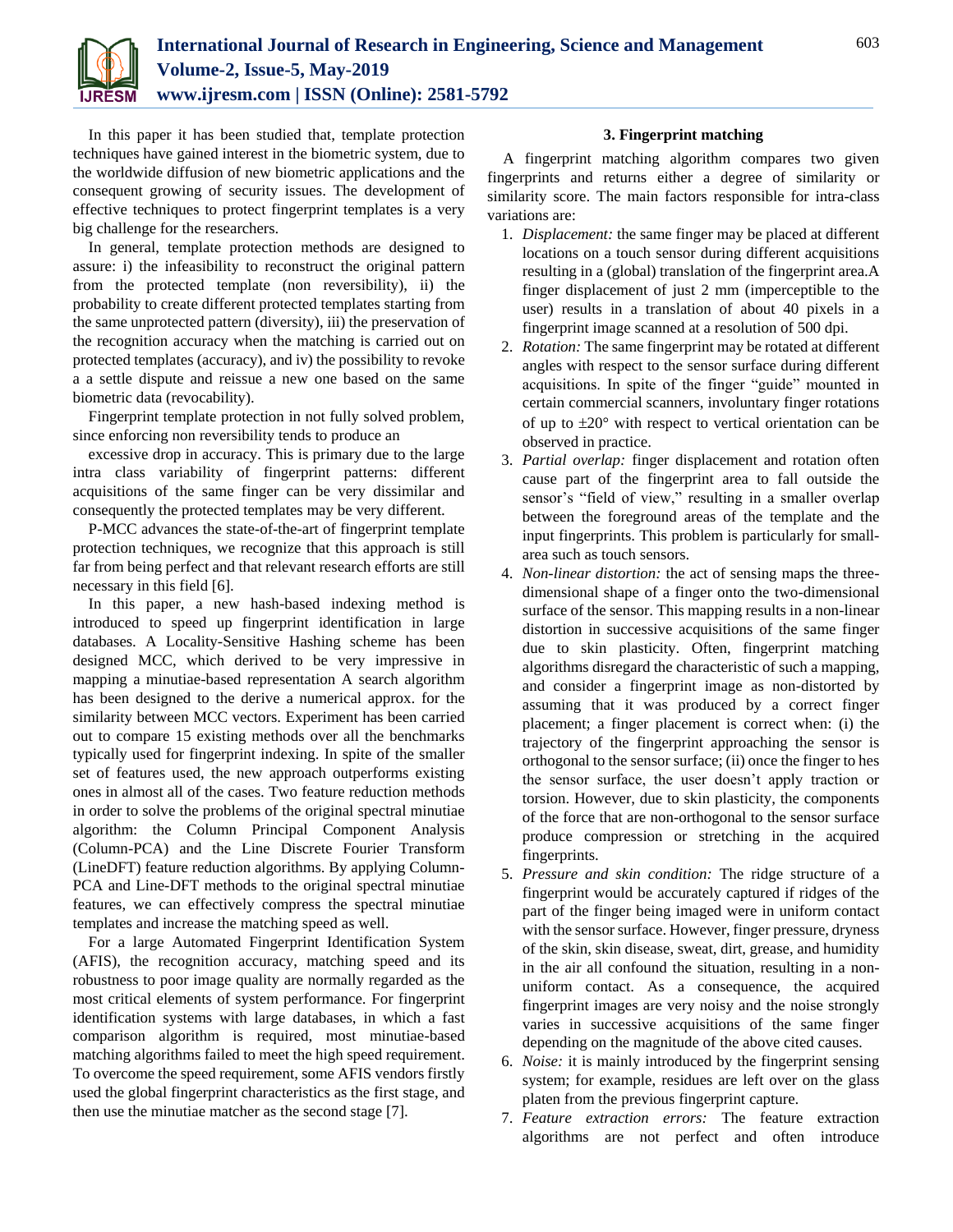

measurement errors. Errors may be made during any of the feature extraction stages (e.g., estimation of orientation and frequency images, detection of the number, type, and position of the singularities, segmentation of the fingerprint area from the background, etc.). In low-quality fingerprint images, the minutiae extraction process may introduce a large number of spurious minutiae and may not be able to detect all the true minutiae [8], [9].

There are 3 approaches in fingerprint matching: correlation based matching, minutiae-based matching, and ridge feature based matching. In this we focus on Minutia Cylinder-Code.

## *A. Minutia-Based Matching*

A minutia is either a ridge bifurcation or a ridge ending. Ridge bifurcation is a point where a ridge splits into two ridges, meanwhile ridge ending is a point where a ridge meets a deadend. A minutia is represented by its position, angle, and type. In general, there are two algorithms in minutiae-based matching.

- 1. Nearest neighbor
- 2. Fixed Radius

In nearest neighbor-based algorithm, the neighborhood

of a given minutia is defined as K nearest minutiae. Thus, the number of neighbors in this algorithm is fixed so fingerprint matching can be performed fast efficient. Disadvantage of this algorithm is it is intolerant to missing and spurious minutiae.

In fixed radius-based algorithm, the neighbourhood of a given is defined as all minutiae that its distance is within a circle radius R. The number of neighbors in this algorithm can vary, depends on the density of a minutia. Thus, fingerprint matching with this algorithm is harder than the former one. However, this algorithm is more tolerant to missing and spurious minutiae [10].

#### *B. Minutia Cylinder-Code*

Minutia Cylinder-Code (MCC) is one of the best performing algorithms in minutia-based fingerprint matching. It combines the advantages of both nearest neighbor-based and fixed radiusbased algorithms without having their drawbacks. It has an efficient performance as nearest neighbor-based algorithms and high tolerance to minutiae deformations as fixed radius-based algorithms [11].

MCC aims to achieve high accuracy while maintaining interoperability with other algorithms by using standard features in minutiae. It uses the position and direction of the minutiae but not the type and quality. It is due to the type is not a robust feature and the quality is not semantically clear in the standards.

The local minutiae representation is based on 3D data structures (called cylinders), built from invariant distances and angles in a neighborhood of each minutia. Four global-scoring techniques are then proposed to combine local similarities into a unique global score denoting the overall similarity between two fingerprints. [12], [13].

### **4. Proposed plan of work**

The aim of proposed work is to find the fast way to recognize the fingerprint from large database by using minutiae cylindrical code with the use MATLAB (image processing toolbox). The main work of the project is work on the false acceptance rate (FAR), false rejection rate (FRR), execution time, matching time, enrolment time.

- 1. *False acceptance rate:* The FAR is defined as the ratio of the number of false acceptances divided by the number of identification attempts. The system will incorrectly accept access by unauthorized user.
- 2. *The false recognition rate:* The FRR is the measure of system will incorrectly reject an access attempt by an authorized user. A system's FRR defined as the ratio of the number of false recognitions divided by the number of identification attempts.
- 3. *Execution Time:* Execution or run time is the time during which a program is running, in contrast to other program lifecycle phases such as compile time, link time load time.
- 4. *Matching time:* Matching time is finding a small part of image which is matched with the other image template.
- 5. *Enrolment time:* The enrolment time is the time taken to enroll ones fingerprint in database.



Fig. 1. Flow of the Proposed System

Matrix Laboratory-MATLAB is a multi-paradigm numerical computing environment developed by MathsWork. MATLAB allows different languages such as C, C++, JAVA, Fortan, Python to use for various purpose. The data doesn't have to be in structured form or uniform because each instance of data is taken care by separate process on a different node.